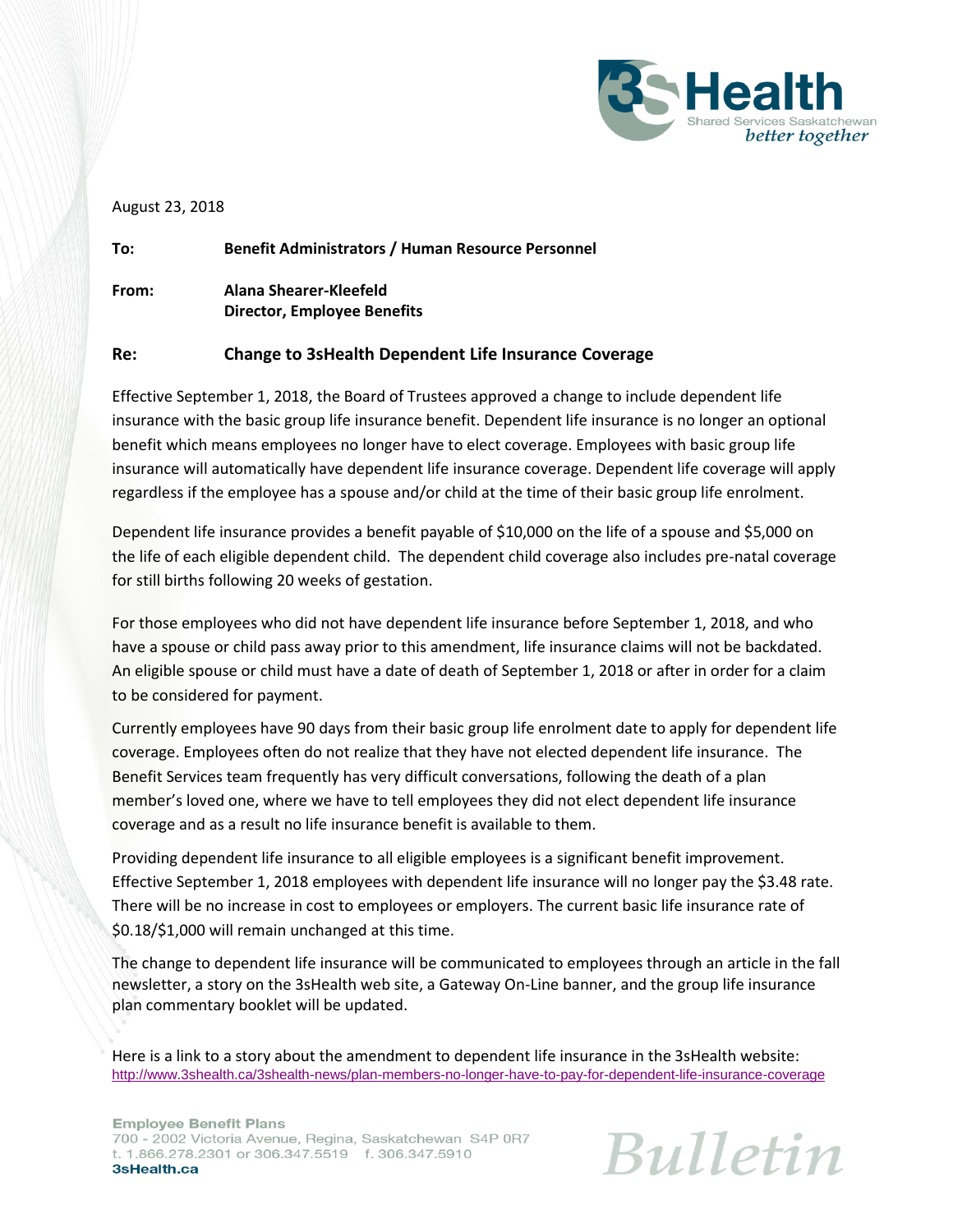

A dependent life insurance poster is included with this bulletin. The poster can be used to communicate this important change to your employees.

## For Employers who subscribe to 3sHealth Payroll services:

3sHealth Provincial Payroll and Scheduling Services will change the dependent rate from \$3.48 to \$0.00. This change will be done with August 27, 2018 (WK1835) processing, to be effective Sunday August 19, 2018 - the start of the first pay period for September. The *dependent life coverage* indicator in iHRIS will be blanked out in the active 3sHealth group life insurance enrolment record on August 27, 2018 (as well the *spousal and dependent child amounts* will be blanked out). As part of the iHRIS V1.18 release November 15, 2018 the dependent life coverage indicator, spousal and dependent child amount fields will be grayed out, to stop users from making updates to these fields. Until the iHRIS release November 15, 2018 we ask users to not update the dependent life coverage indicator, the spousal or dependent child amounts.

As part of the V1.18 release 3sHealth Benefits will remove the dependent life insurance coverage section from the *enrolment information form* located in MemberNet. We have also added a section which describes basic life insurance, basic AD&D insurance and dependent life insurance. When 3sHealth Benefits receives the *enrolment information form* prior to the version release, dependent coverage updates will not be made in iHRIS.

## For Employers who do not subscribe to 3sHealth Payroll services

The updated *enrolment information form* with the dependent coverage section removed will be posted on the 3sHealth website Tuesday, September 4, 2018. The updated form will also include a section which describes basic life insurance, basic AD&D insurance and dependent life insurance.

## 3sHealth Employee Benefits Responsibilities:

- Effective September 1, 2018 3sHealth Benefits will stop updating dependent life insurance coverage in iHRIS.
- 3sHealth Benefits will contact employees who were in the process of applying for dependent life insurance with Great-West Life and notify the employee they automatically have dependent life coverage effective September 1, 2018.
- Plan commentaries, forms, remittance forms and other group life communications on the 3sHealth website will be updated by September 1, 2018.

# **Bulletin**